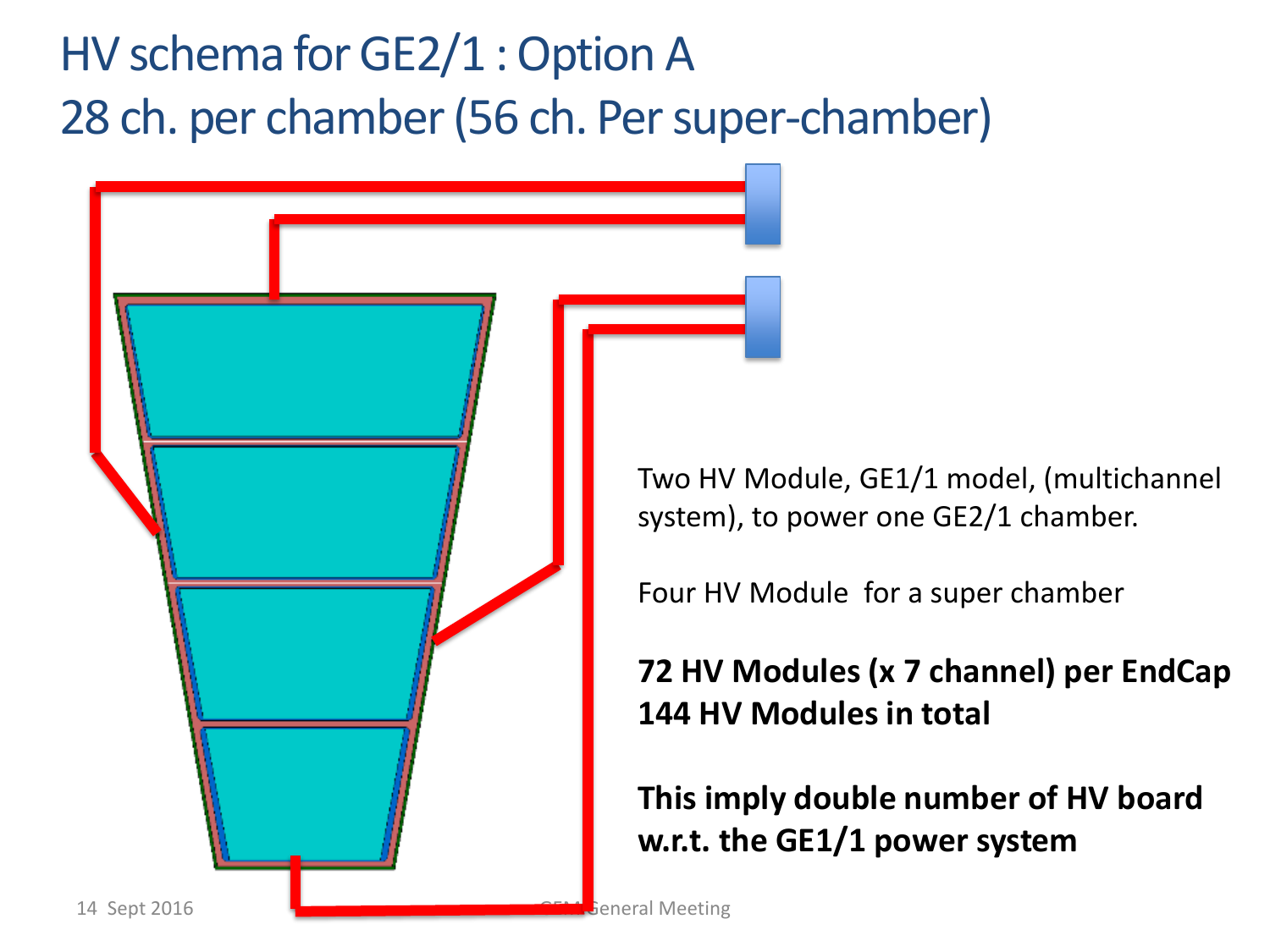## HV schema for GE2/1 : Option A 14 ch. per chamber (24 ch. Per super-chamber)



One HV Module, GE1/1 model (multichannel system), to power one GE2/1 chamber.

Two modules will be necessary to power a super-chamber which will cover 20 Deg.

**36 HV Modules (x 7 channel) per EndCap 72 HV Modules in total Same number of HV board used in the GE1/1 system**